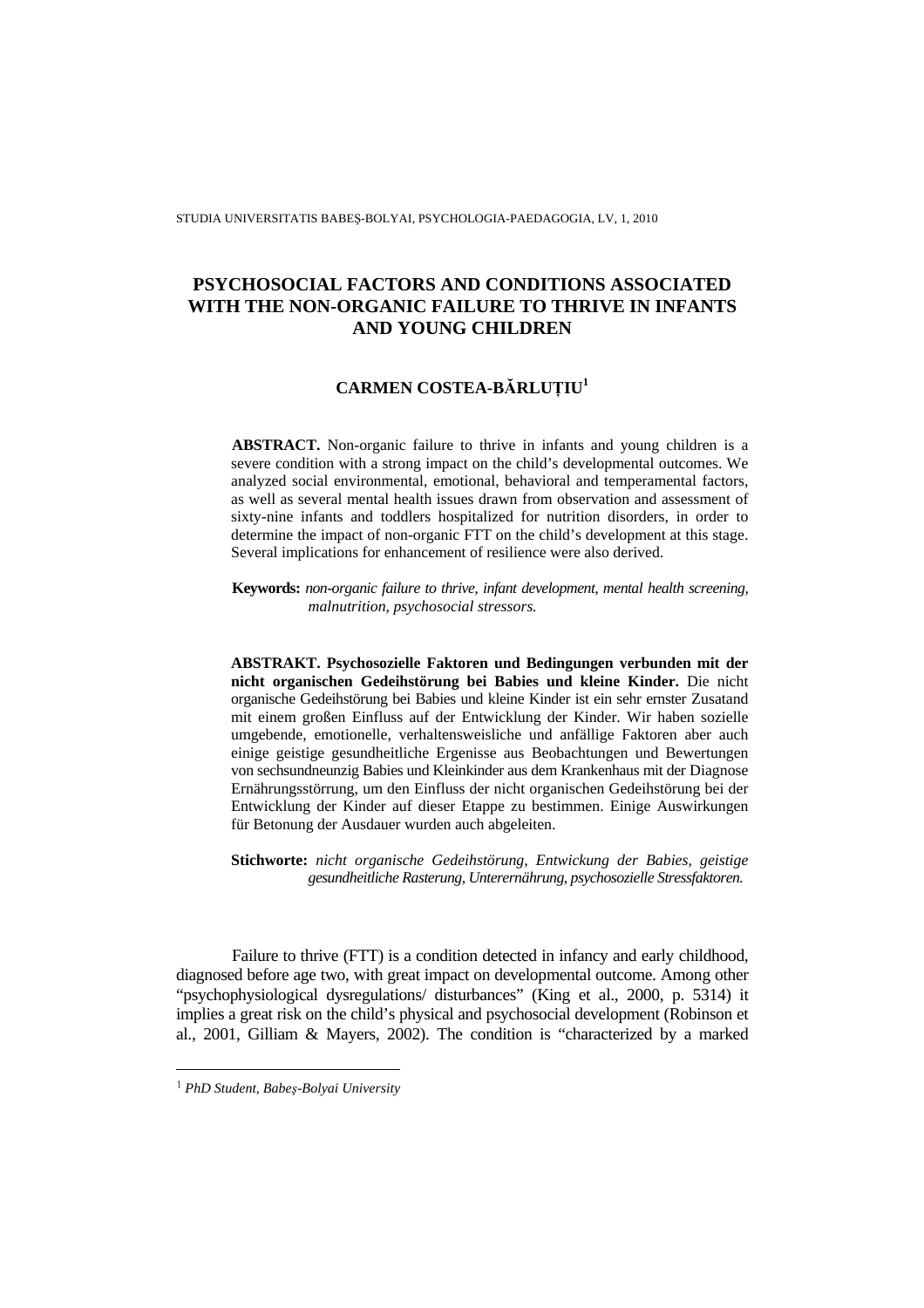deceleration of weight gain and a slowing or disruption of acquisition of emotional and social developmental milestones. Deceleration of linear growth and head circumference growth are associated but not primary phenomena" (Woolston, 2002, p. 641). Failure to thrive is a disruption of the child's normal development that, without help, can increase the risk for child neglect, abuse and death (Iwaniec, 2005). Block et al. (2007) consider the prevalence of FTT much higher than reported, as approximately 50% of children suffering from this condition are not identified.

There are three *components* of FTT: (1) reduced weight gain, (2) delay in linear growth and (3) developmental delay, with significant differences in etiology, age of onset, severity, associated problems, family and environmental stress (Molitor & Mayes, 2002) between individual children. Sometimes FTT is the only symptom for very severe medical conditions, such as Bartter Syndrome (Allapathi et al., 2008), it is a sign of illness or abnormal function (Hull, 2002), an early warning sign of vulnerability (Block et al., 2007) and always reflects important and various deficits.

From a *historical* point of view, the concept was first described in 1897 and in 1908 Chapin (Hull, 2002) acknowledged that in certain infants the growth problem reappears after returning in a dysfunctional environment after their growth was improved. FTT was first described in DSM-III as a reactive attachment disorder, the problems of growth and feeding were ignored at the time when the manual was published. DSM-IV included the disorder among the newly described category of feeding disorder of infancy and early childhood. Various terms were used for the disorder along the history of research in the field, with more or less accuracy ("hospitalism, anaclitic depression, institutionalism, environmental retardation, maternal deprivation syndrome, psychosocial deprivation dwarfism, deprivational dwarfism, deprivation syndrome, FTT, environmental FTT, and nonorganic FTT syndrome", Molitor & Mayes, 2002, p. 641).

The disorder is either *organic* in nature, when a physical disease is present and affects the child's growth, or environmental (*nonorganic*), in the absence of physical disease (Martin et al., 2008), related to family, institutional, individual factors. Martin et al. (2008) assert that an organic condition may often generate a feeding disorder, while behavioral factors maintain the condition over time. The nonorganic form was often associated with failure of the attachment relationship between infant and mother during the first year of life, lack of bonding and engagement especially with respect to feeding (Hull, 2002), usually in absence of caloric deprivation.

The onset of FTT is in the first three years of life and children who present the disorder in the first year of life usually suffer from food deprivation or a physiological disorder interfering with caloric intake, while toddlers and young children who develop the disorder usually suffer from problems in the interaction with the caregiver. (Woolston, 2002)

Benoit  $& \text{Coolbear} (2004) \text{ consider} \text{FTT particularly interesting for the fields}$ of attachment theory and developmental psychopathology as it raises the question whether a disturbed relationship between caregiver and child or certain child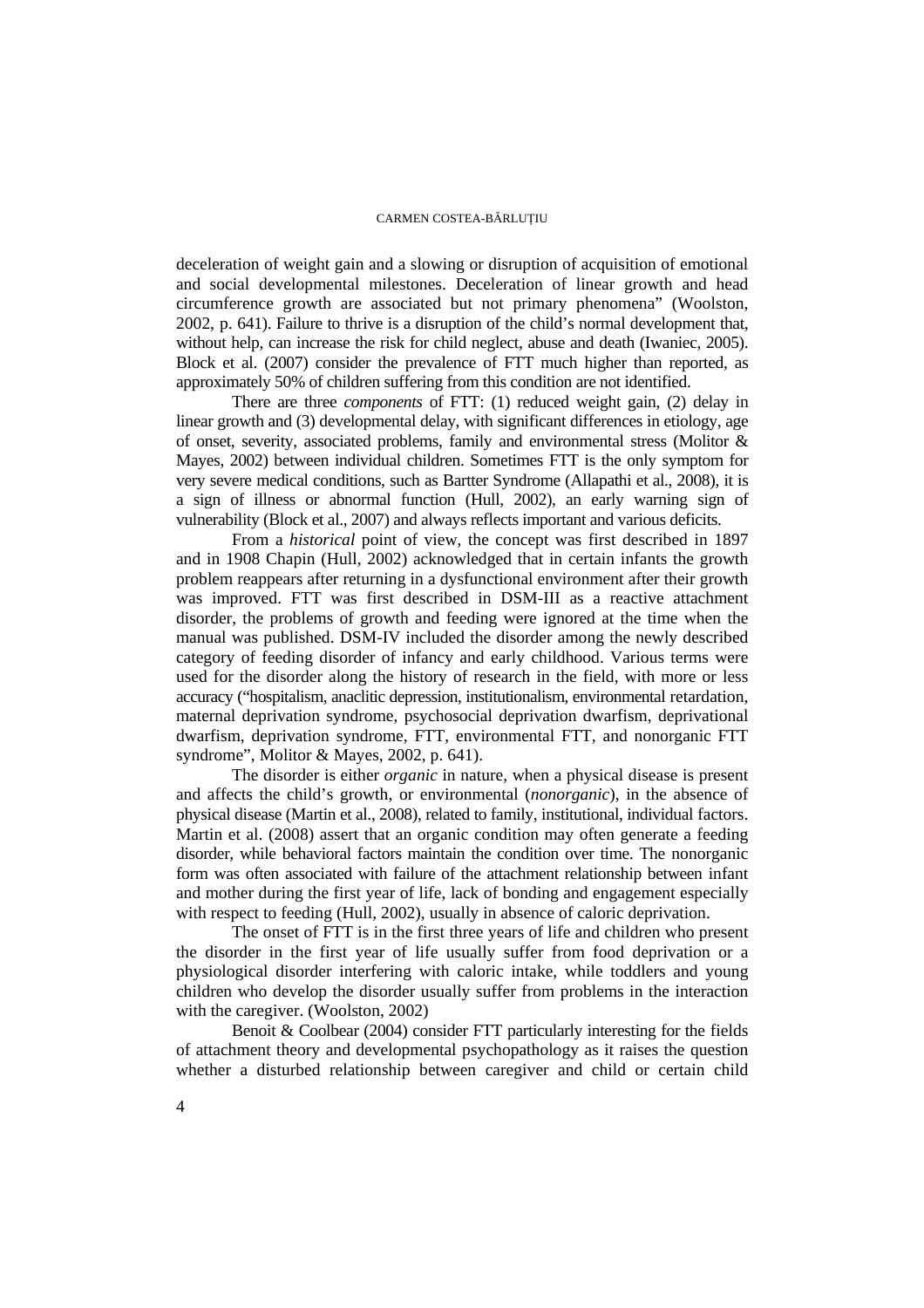characteristics, not related to the environment in which he/she is raised and to the relationship with the caregiver interfere most with child's development. Block & Krebs (2005) acknowledge the importance of attachment disturbances for the prediction of developmental disorders in childhood and though they are not always associated with FTT, similar factors contribute to the prevalence of both disorders. Robinson et al. (2001) mention several factors referring to the parents' life, such as: parental maltreatment history, traumatic childhood experiences, aberrant early nurturing, conflictual couple relationship, domestic violence, stressful life events, financial difficulties, deficient parental competencies, insecure attachment, social and family problem solving skills as factors that contribute to the development of FTT among children from diverse social environments, in all levels of the society (Hull, 2002, Iwaniec, 2005, Block & Krebs, 2005).

Physical and emotional deprivation of the child, child neglect and/ or abuse, poor caregiving, family stress, chronic illness in the family, divorce/ separation, single parenting, lack of education, social isolation, maternal emotional unavailability due to depression, maternal personality disorder, parental substance abuse, lack of pleasurable relationship during feeding and other signs of ignorance towards child's needs (poor hygiene, diaper rash, skin infections), unattendance of the child while he/she is left in the bed for long periods, infant temperament (Hull, 2002, Marans & Cohen, 2002, Block & Krebs, 2005, Iwaniec, 2005, Martin et al., 2008) are risk factors for FTT and poor developmental outcome. Gillian & Mayes (2002) identify disturbances of the parent-child relationship, environmental factors, repeated separations and child's characteristics, such as apathy and withdrawal as factors related to failure to thrive. Iwaniec (2005) mentions conflicts in the home, chaos, poverty, lack of information for parents about children's developmental needs as other factors that contribute to impairment of progress.

The social learning theory explains children's feeding and eating disorders by considering the social interactions during meals, feeding practices are considered to affect the child's feeding behavior and either determine or maintain the feeding problems (Martin et al., 2008). Richters & Volkmar (2002) argue that in the case of infants with nonorganic FTT mothers show less positive affect, interact less, tend to terminate feeding arbitrarily and they report the lack of emotional support from extended family.

As Molitor & Mayes (2002) notice, FTT is a common disorder, especially for children coming from low-income families and Martin et al. (2008) cite the opinion that FTT should be treated as a separate *pediatric social illness*, thus needing the behavioral assessment of the feeding interaction for diagnosis. As FTT has lasting effects both on physical growth and cognitive and social functioning and it is quite common among both sexes, though a little more frequent among boys at an older age (Woolston, 2002), it represents a great concern in countries such as USA, but given its heterogeneity, research within the field are quite scarce (Benoit, 1993, after Molitor & Mayes, 2002).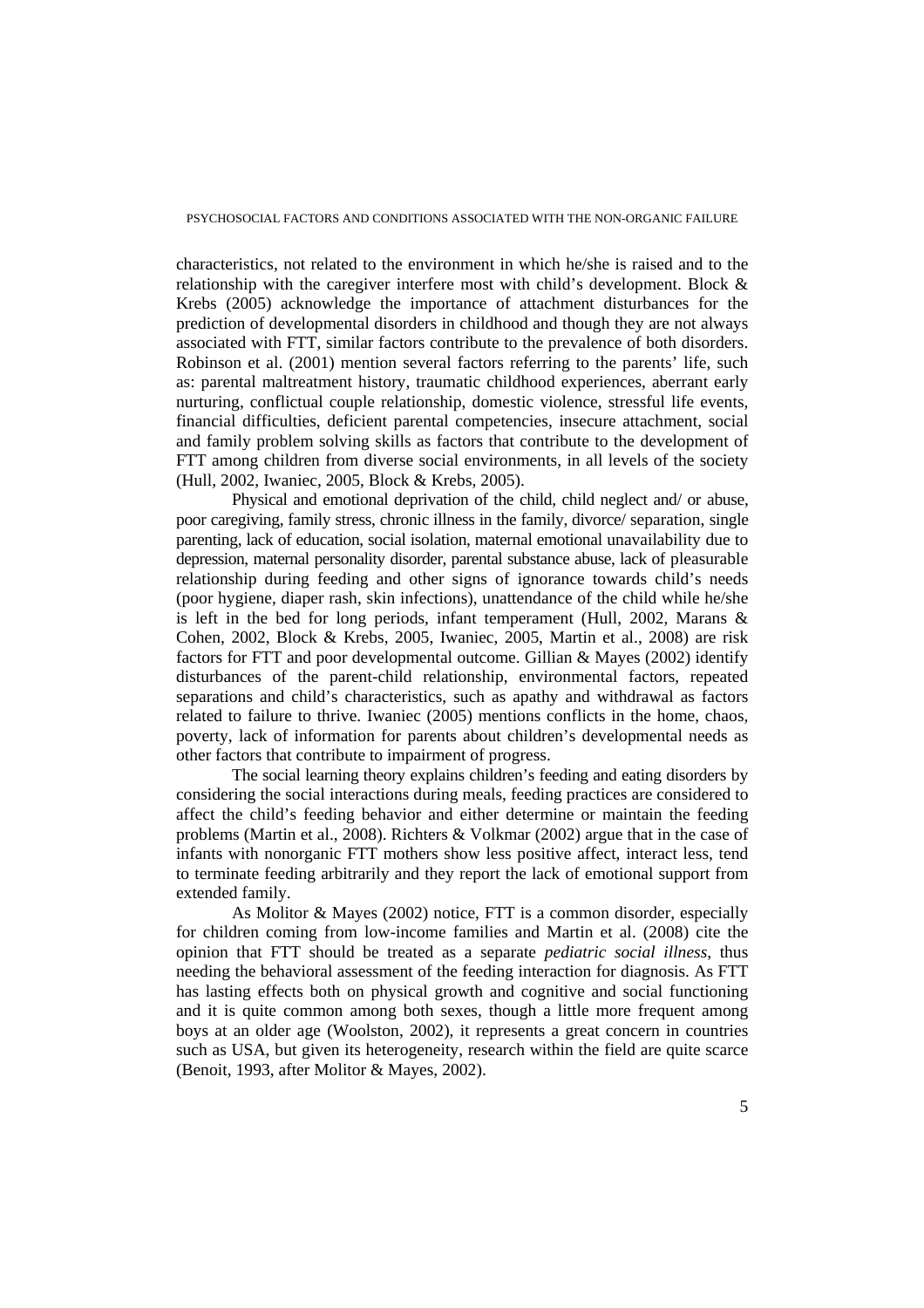Thus, the etiology is multifactorial, any factor that can determine problems with eating or caloric intake, in relation with disturbances in the child – caregiver affective interaction and relationship, infant organic disease, prematurity, neurologic and behavioral problems, long and frequent separations from mother due to hospitalization, maternal immaturity and lack of experience as in the case of adolescent mothers, single motherhood (Woolston, 2002, Block & Krebs, 2005, Daniel et al., 2008, Martin et al., 2008) can account for the occurrence of the disorder.

FTT has been *associated* with psychopathological disorders such as depression, hypersensitivity to stimulation, avoidance of interaction with others, lack of responsiveness, expressionless face (Hull, 2002, Marans & Cohen, 2002), as well as multiple developmental perturbations, such as delays in different developmental areas, lack of self-care skills, attention deficits, emotional and behavioral disorders, language retardation (Richters, Volkmar, 1994), often associated with autism. Other behaviors include: gaze aversion, inactivity, under-reactivity to stimulation, rumination, along with the physical growth problems. The infant resists being held and shows signs of discomfort or resistance when picked up. Benoit & Coolbear (2004) assert that on the long term, FTT can affect the intellectual functioning, reading and language skills, adjustment to social environment, regulation, weight and height, the attachment relationship established between child and caregiver being a possible mediator factor between risk and FTT.

The *outcome* of the disorder depends on various factors, such as "socioeconomic status, maternal education, parental mental illness, and family social functioning" (Woolston, 2002, p. 642), although no effect was proven for the demographic characteristics such as family size, mother's age, education, marital status or sex of the child (Richters & Volkmar, 2002).

Resilience is "the ability to thrive as an individual despite being exposed to serious adverse life circumstances, situations, stressors, and risks" (Hartman & Winsler, 2005). One sense of the term refers to a general human characteristic to adapt, be flexible and survive negative life events. In another sense, the term refers to the psychological quality to recover from trauma or overcome risks and achieve high competence in various developmental domains, namely an ability to thrive when faced with adversity and trauma. Hartman & Winsler (2005) identify a number of protective or buffer factors found in groups of resilient children exposed to difficult situations. These factors fall into three categories: individual, family and external support factors and are usually identified in older children. Thus, we find relevant to investigate the nature of these factors, as compared to factors leading to FTT in infants and toddlers exposed to risk factors.

6 The debate over the need for caloric intake associated or not with emotional and sensory stimulation in malnourished infants is still actual, with some authors sustaining that food intake alone is not sufficient for weight gain, while others arguing that a diet rich in calories is enough for weight gain even in under-stimulated infants with FTT. (Molitor & Mayes, 2002) From the triad of symptoms associated with FTT, research evidence has shown that reduced caloric intake is the cause for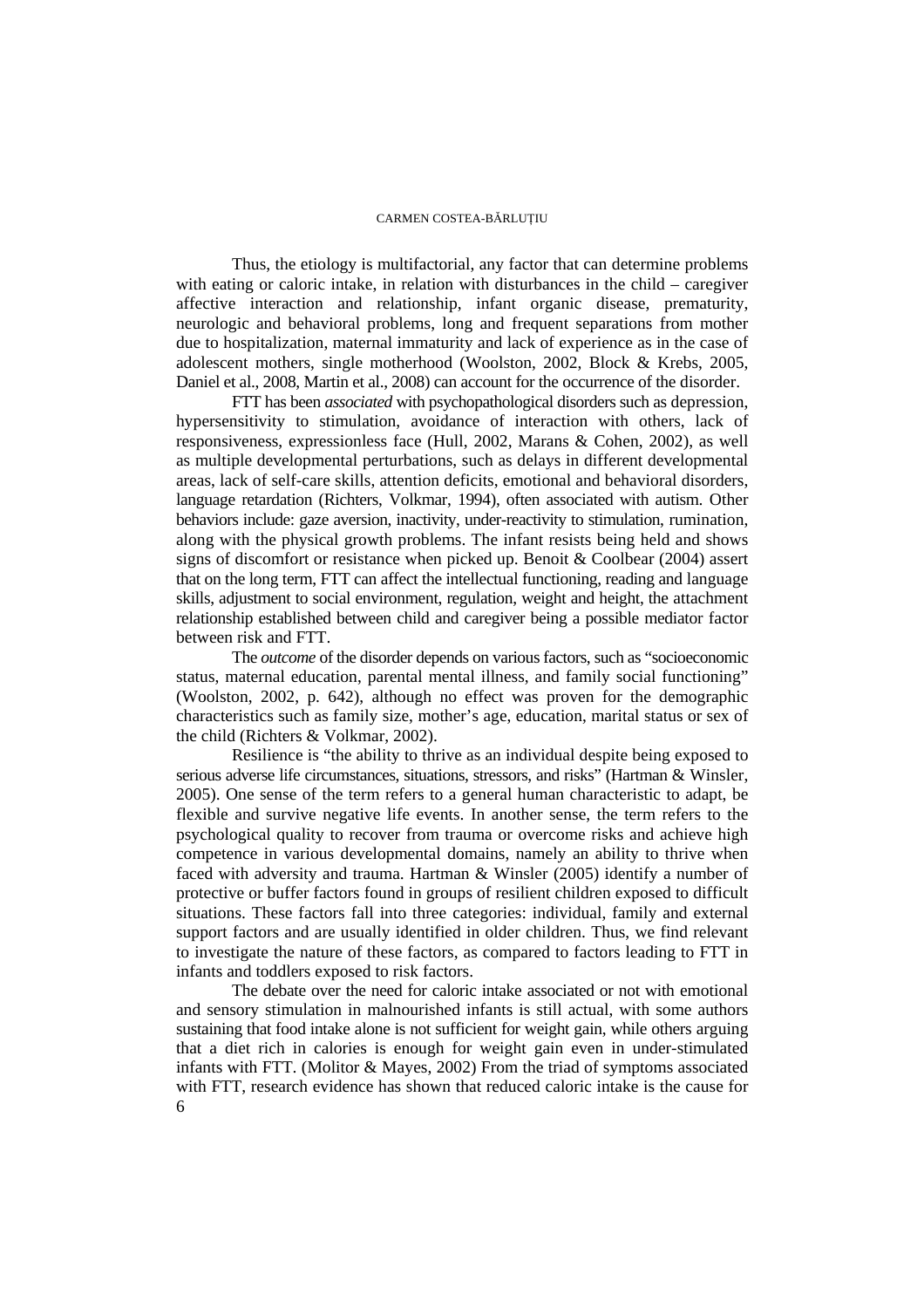physical problems (reduced weight gain and inadequate growth), while emotional deprivation accounts for the developmental delay.

The *treatment* steps include the assignation of a primary care nurse who establishes a relationship with the baby, while targeting the mother's engagement and bonding, thus rehabilitating the mother – infant relationship. The involvement of social services if often required in order to ensure the infant's safety and monitor the parents' progress (Hull, 2002), so in order for the treatment to be efficient on a long term period, it needs to be multidisciplinary. On a long term, the effects of nonorganic FTT can leave sequelae in terms of reduced brain size, later emotional and learning problems, lower cognitive performance, behavioral difficulties, personality development (Hull, 2002, Block et al., 2007).

Iwaniec (2005), Daniel et al. (2008) identify two basic categories of interventions in the case of FTT children: (1) crisis intervention (environmental stress reduction, assistance with family issues like poverty, housing, health, treatment of child's feeding difficulties, food aversion and avoidance, adjustment of food intake) and (2) therapy, counseling and support (improvement of interaction during feeding, issues referring to formula preparation, feeding techniques, caloric intake, vomiting, play and talk, strengthening the mother – child bond, reducing negative feelings, attachment work, cognitive therapy, approach of financial difficulty). Careful and long monitoring of outcomes is necessary in order for the child and his/ her family to reach satisfactory outcomes. Block et al. (2007) reported that early intervention conducted at children's home reduced many of the possible effects of the condition, so vulnerable children and families should benefit from intervention and follow-up in order to ameliorate developmental risks. Hospitalization of children with nutrition disorders in infancy and early childhood is subject of controversy, but as Martin et al. (2008) state, it offers the possibility for intensive, multiple daily feeding treatment, though it is an artificial setting that may also have unwanted effects.

Our present study has several **objectives**: (1) to investigate the impact of infants and toddlers' age, gender, degree of malnutrition, age of debut and duration of hospitalization on the acquisition of non-organic FTT; (2) to establish the influence of non-organic FTT on the child's development on several areas: fine and gross motor, cognitive, language and social-emotional at admission in and release from hospital; (3) to determine the role of the condition on infant mental health; (4) to establish the association between FTT and physical, psychological and social characteristics of children and the environment where they were nurtured before admission in the hospital. We **hypothesize** that: (1) the age of admission in the hospital and length of hospitalization are significantly higher for children with FTT; (2) the severity of malnutrition is significantly higher in children with FTT than resilient children; (3) mental health is significantly more impaired in children with FTT than children without FTT; (4) the developmental delay is significantly higher in children with FTT than in children that do not acquire the condition, both at admission and release from hospital; (5) socially depriving conditions are significantly more severe in children with FTT than children without the condition.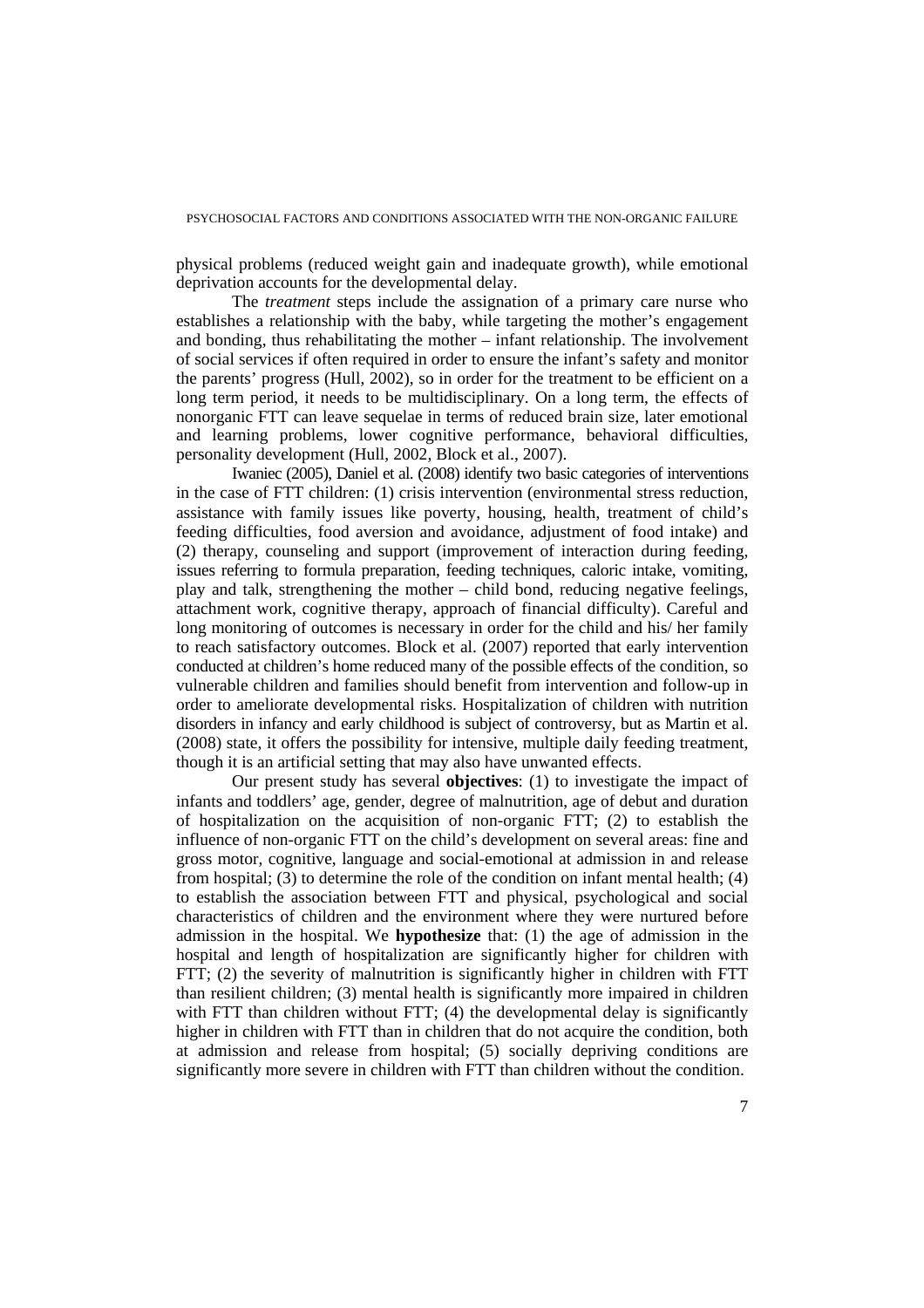# **Method**

# *Participants*

Sixty-nine infants and toddlers hospitalized for nutrition disorders and associated medical conditions were included in the study. The selection of participants was made targeting the sample homogeneity and exclusion criteria were severe neurological disorders (cerebral palsy), sensory disability and severe acute physical condition. *Ethical* principles were data confidentiality, anonymity, avoidance of stigmatization and discrimination, use of non-intrusive assessment and avoidance of child discomfort during data gathering. The exclusion criteria did not refer to intervention, which was accessible to all children in the clinic.

The children were considered to suffer from nonorganic FTT if, besides having a lower developmental level (which applies to the whole sample), remain below developmental level for a month (Iwaniec, 2005) after admission in the hospital and fail to gain weight despite being properly fed, compared to other children cared for in the same conditions, which formed the resilient group. An important issue is that all children are exposed, besides different other factors, to an important medical condition, namely the malnutrition. Despite the similarities in the caregiving environment, 36 children (representing a proportion of 52.2% of the total number included in our sample) were resilient and did not develop the non-organic FTT, while 33 children (47.8%) developed this condition.

The participants were aged between 2 and 28 months (mean 8.58, SD 6.03), 43.5% female and 56.5% male. Considering the presence of malnutrition, the sample distribution was 8.7% first degree, 2.9% degree I/II, 40.6% second degree, 15.9% degree II/III and 31.9% third degree malnutrition. As the number of children with malnutrition I/II was very small, these children were included in the subgroup with first degree malnutrition for data processing.

# *Instruments and procedure*

*Developmental level* was assessed for all the participants by semi-structured observation, that was built on items from different instruments. Observation was considered appropriate for children's special needs and the conditions under which they were assessed, namely the hospital setting. Items from Brunet-Lezine Scale for Measuring Psychomotor Development in Early Infancy (Roşca, 1972) and Denver Developmental Screening Test (Frankenburg, 1985) were used along with data extracted from scientific literature to build observation checklists, based on which each participant's developmental level was established. Developmental level was established for five areas: (1) gross motor; (2) fine motor; (3) cognitive; (4) language and (5) social-emotional. Developmental delay in each area was operationalized as the difference between chronological age and developmental age and was established both at admission in and discharge from hospital. The assessment was only performed when baby health and state allowed and special attention was given to avoidance of discomfort during the process.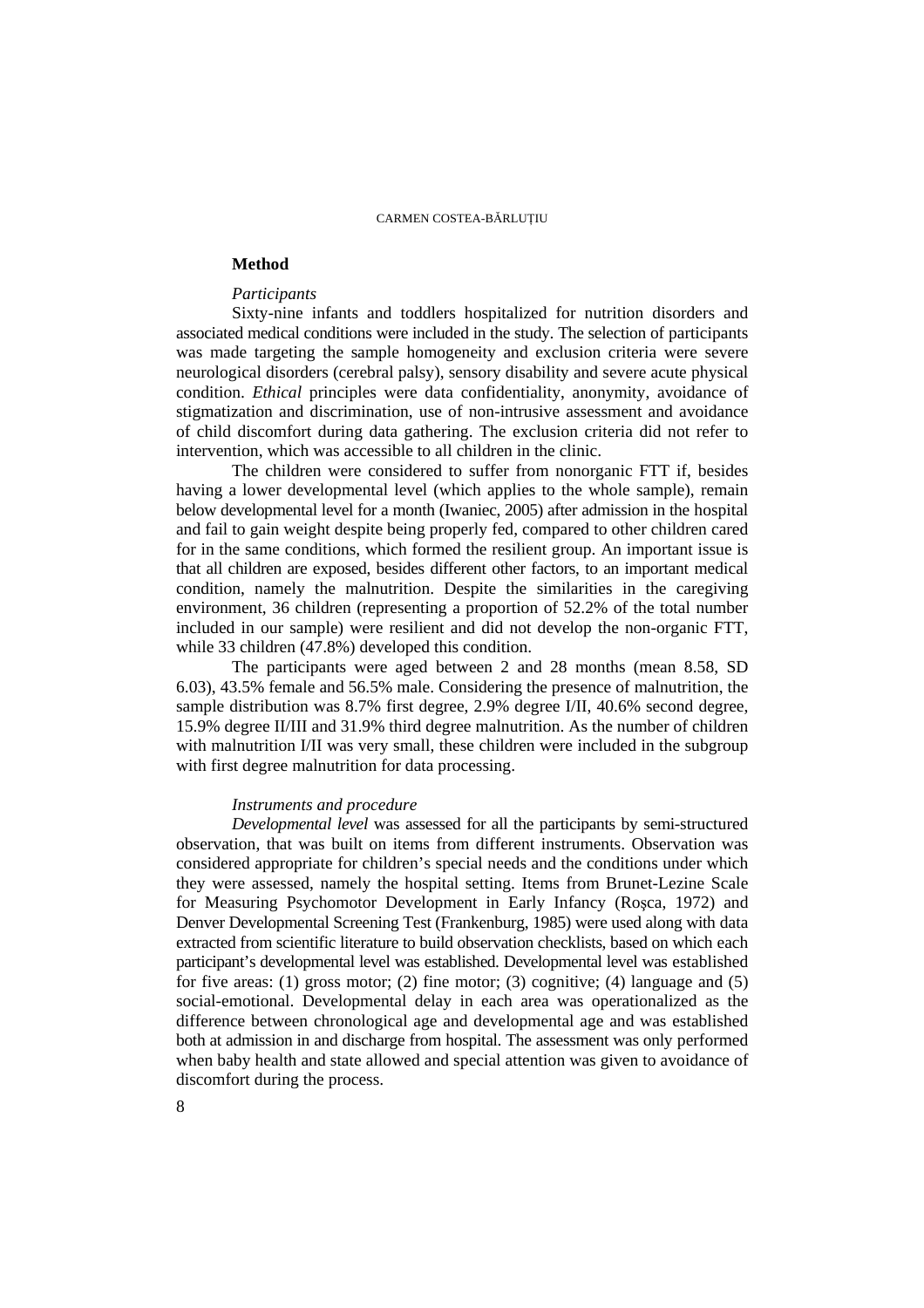*Infant mental health screening* was performed using The Mental Health Screening Tool (children 0 to 5 Years), MHST 0-5, designed by California Institute for Mental Health (2000). The tool was developed by experienced professionals in the field of infant and young children mental health and proved useful for identifying children that need detailed mental health assessment. The screening instrument contains five items; the answer "YES" to any of them implies the need for further more detailed assessment of the child. The items refer to the child's history (abuse, trauma, neglect, exposure to violence), behavior (uncontrollability and/or passivity, withdrawal) and placement, childcare, education. Though it has the disadvantage of being a less detailed and elaborated instrument, the MHST 0-5 is a cost-effective, easy to use tool for a quick screening of children when admitted in the hospital. The data resulted from the detailed infant mental health *assessment* process obtained by using the DSM-IV-TR (American Psychiatric Association, 2000) are also relevant for the subject under research and will be presented.

Data from medical records, discussion with the pediatrician and the medical staff, as well as some unstructured interviews with family members were collected (demographic variables, children's medical diagnosis and characteristics, ecological particularities). All participant children had nutrition difficulties when they were first assessed and failure to thrive was established on the basis of their physical recovery after they were admitted in the hospital, given that the ecological variables were controlled for as the same amount and quality of care was provided for each individual child.

The assessment was performed individually for each child, at least a week after admission, during several sessions, after the child was considered adjusted to the new environment and caregivers. Data analysis was performed using SPSS 13.0 for Windows by both descriptive (frequency analysis) and inferential statistics. Statistical tests were selected according to the hypothesis tested and type of data: Pearson's chi square, Student's t for independent samples, Wilcoxon signed-rank test (S), Kolmogorov-Smirnov test (Z).

#### *Results and discussion*

The average age at hospital admission of children with non-organic FTT in our sample is significantly higher than that of resilient children ( $t=2.7$ ,  $p<.01$ ) and the severity of malnutrition also accounted for significant differences  $(\chi^2=9.98,$ p<.05). As shown in figure 1, most children with first degree malnutrition did not develop non-organic FTT (85.7% of the children in this subgroup), as well as most children with second degree malnutrition (65.5% of the children in this subgroup), while large proportions of the children with II/III and third degree of malnutrition developed non-organic FTT (63.6% and 68.2%, respectively). Thus, a more severe malnutrition is an important risk factor for non-organic FTT. There were no statistically significant differences in the occurrence of non-organic FTT, depending on the participants' gender.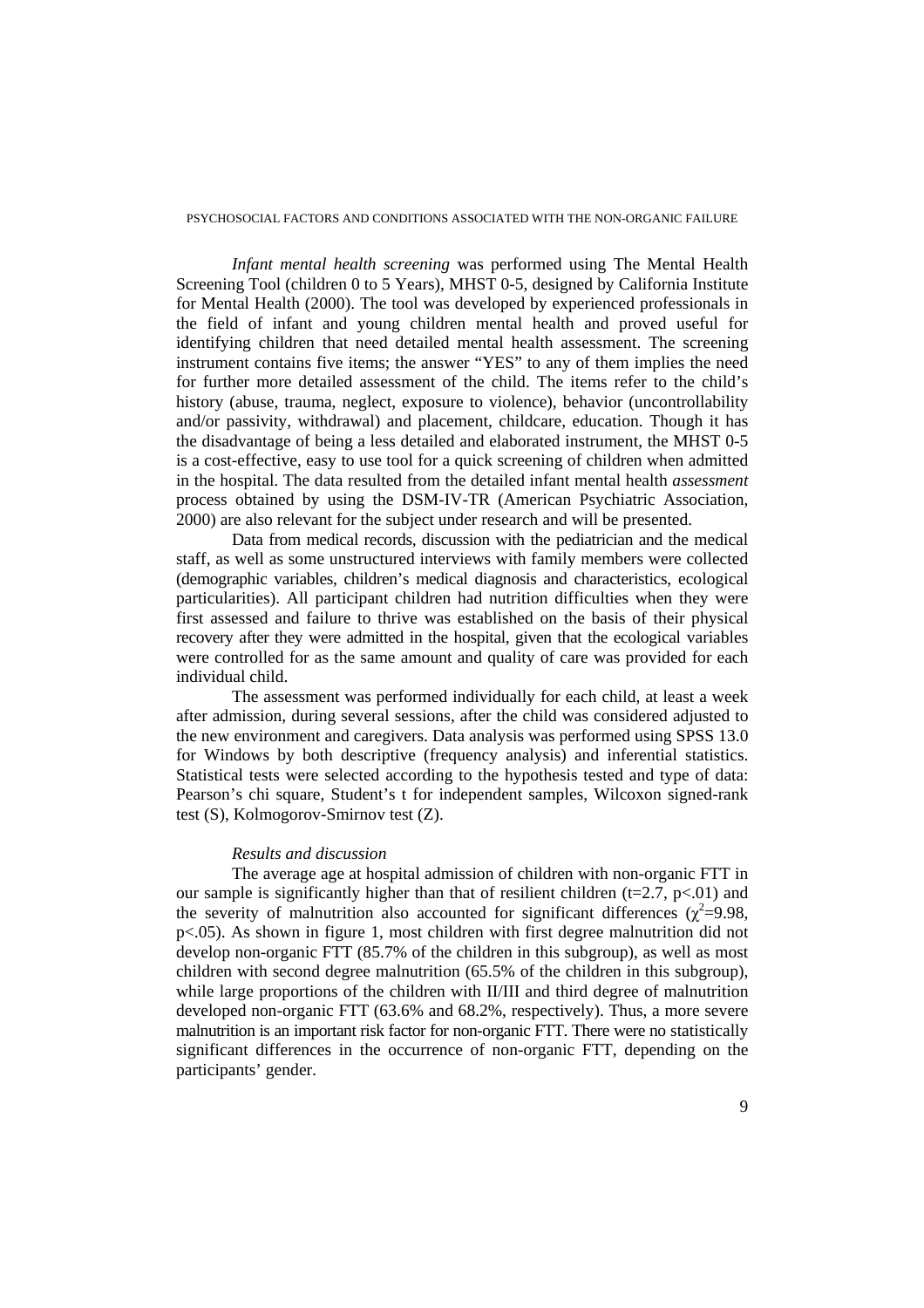

**Fig. 1.** Frequency of non-organic FTT, depending on the severity of malnutrition

Due to the malnutrition, all children had insufficient weight gain, several presented hypo/ hypertonia, hypotrophy, low immune response to infections, neuromuscular hyperexcitability, dehydration. *Medical disorders* associated with malnutrition were distributed irrespective of the presence or absence of FTT. We could not find associations between FTT and any medical conditions mentioned by previously cited research: 21.7% of all children did not develop FTT and had no other medical condition except the perturbations associated to malnutrition (anemia, lower weight/ height) and 15.9% of them developed non-organic FTT without having any other medical disorder. Medical disorders/ conditions found in children without FTT were: cerebral diffuse hemorrhage, coxofemural dysplasia, hepatitis, Leiner-Moussous desquamative erythroderma, gastro-esophageal reflux, medical disorders/ conditions found in children with FTT were: anal atresia, cystic fibrosis, hypothyroidism, congenital heart malformation, meningoencephalitis, Bartter syndrome, Pierre Robin syndrome and medical disorders/ conditions found both in children with and without FTT were: scabies, atrepsy (marasmus), infantile encephalopathy, palatoschisis, prematurity, celiac syndrome, malabsorption syndrome, Down syndrome, birth hypoxia. It is impossible to generalize any association between these medical conditions and presence or absence of FTT due to our sample dimension, as most of these conditions were found in one to maximum 8 children.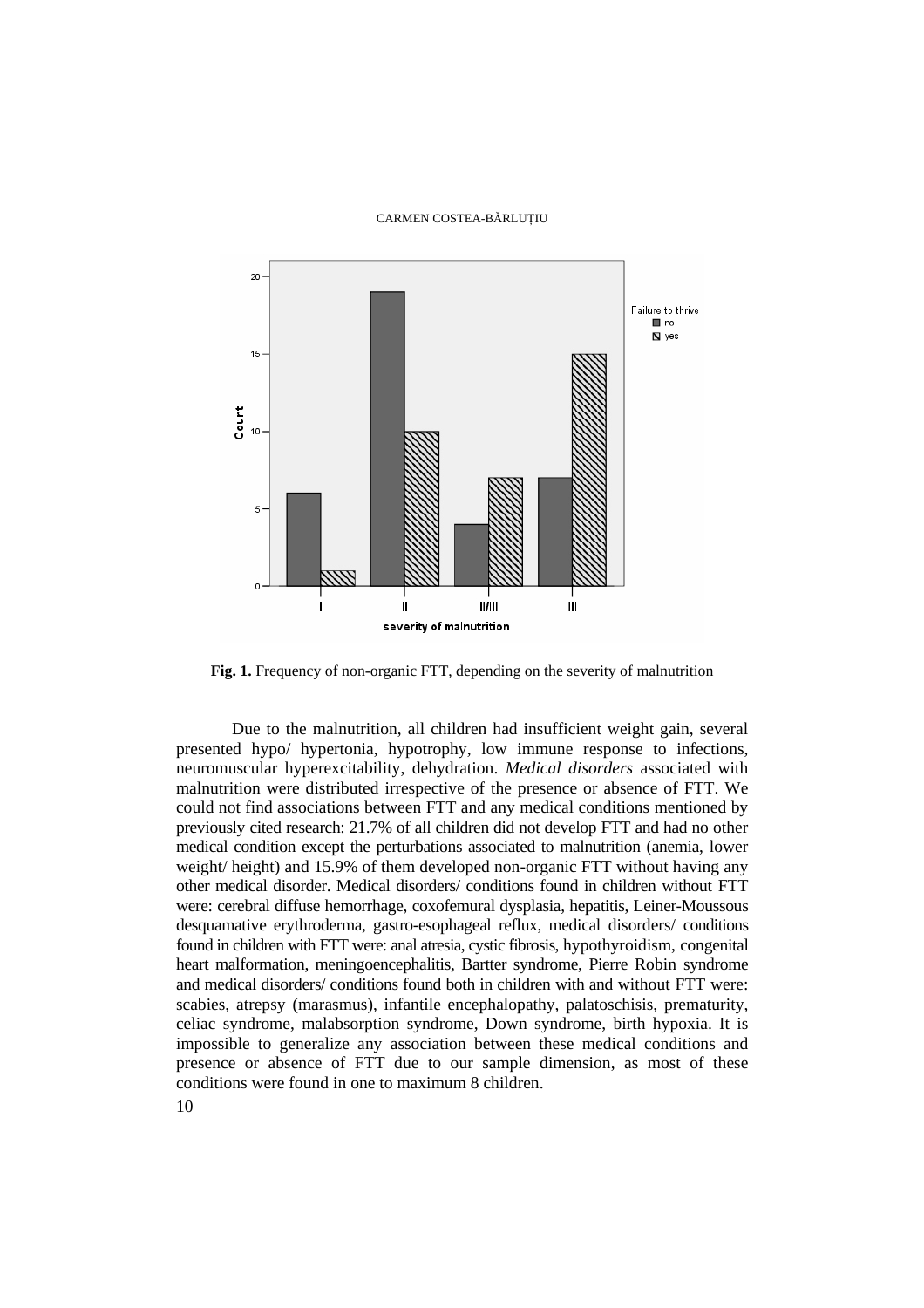As for the *hospitalization* period, there were statistically significant differences between children with and without non-organic FTT ( $t=2.69$ ,  $p<.01$ ), the latter needed much longer hospital stay in order to recover. On the other hand, a longer hospital stay may have negative effects on the child's development and growth. Although intervention has best results when it takes place in the child's home environment, inpatient care is justified and has better results in the case of neglected, maltreated, abused and/ or children that suffer from severe FTT forms (Block & Krebs, 2005) as for these children the hospital represents a protective and predictable environment in which they are more likely to thrive than in their home environment.

The results obtained for *mental health screening* of infants and toddlers in our study show that children with non-organic FTT obtained significantly higher scores than those without FTT  $(\chi^2=47.76, p<.001)$ . All the children that scored zero for the mental health screening, meaning that no risk for their mental health was identified, did not develop FTT and all the children that scored a maximum of 4 points developed FTT. Most children that scored one point (87.5%) did not develop FTT, while most of those who scored two or three points developed FTT (90.9% and 85.7%, respectively). As the authors recommend, any child who scores at least one point at the screening instrument should be referred for detailed assessment as there is a risk of mental disorders.

Most children with FTT (63.6%) were exposed to abuse/ neglect/ trauma, 60.6% manifested unusual/ uncontrollable behaviors such as excessive crying, floppiness/ stiffness when held, difficult to console, tantrums, self-injurious/ selfstimulation behaviors, 97% manifested withdrawal, passivity, lack of age-appropriate verbal expression, unresponsiveness to caregiver and/ or environment, lack of awareness and involvement with surroundings, while only 12.1% exhibited behaviors difficult to manage by the parent/ caregiver due to limited possibilities, either financial or intellectual, so the child was unable to benefit from a stable environment (figure 2). Our results show that those children with nutrition disorders with higher scores at the screening instrument are at great risk for developing non-organic FTT, but maximum is not necessary for the children to develop FTT, as most of those with this condition scored a total of 2 points at the screening instrument. Intervention provided for these children should consider this risk and detailed mental health assessment should be provided.

Among the *temperamental, behavioral and emotional traits* observed in children with FTT were: absence and withdrawal, avoidance towards interactions with adults/ peers, sadness and fearfulness in the presence of others, intense startle reactions/ stiffness when touched, lack or reduced communication, fussiness, excessive crying and difficulty to soothe, emotional tantrums, high irritability and sensitivity, reduced reactivity, lack of curiosity and interest for environmental stimulation, gaze aversion, stereotype movements, flatness of affect and inexpressiveness. As for the resilient children, we found several different characteristics: apathy due to physical condition, but enjoyment of adult's company; activism, curiosity for exploration of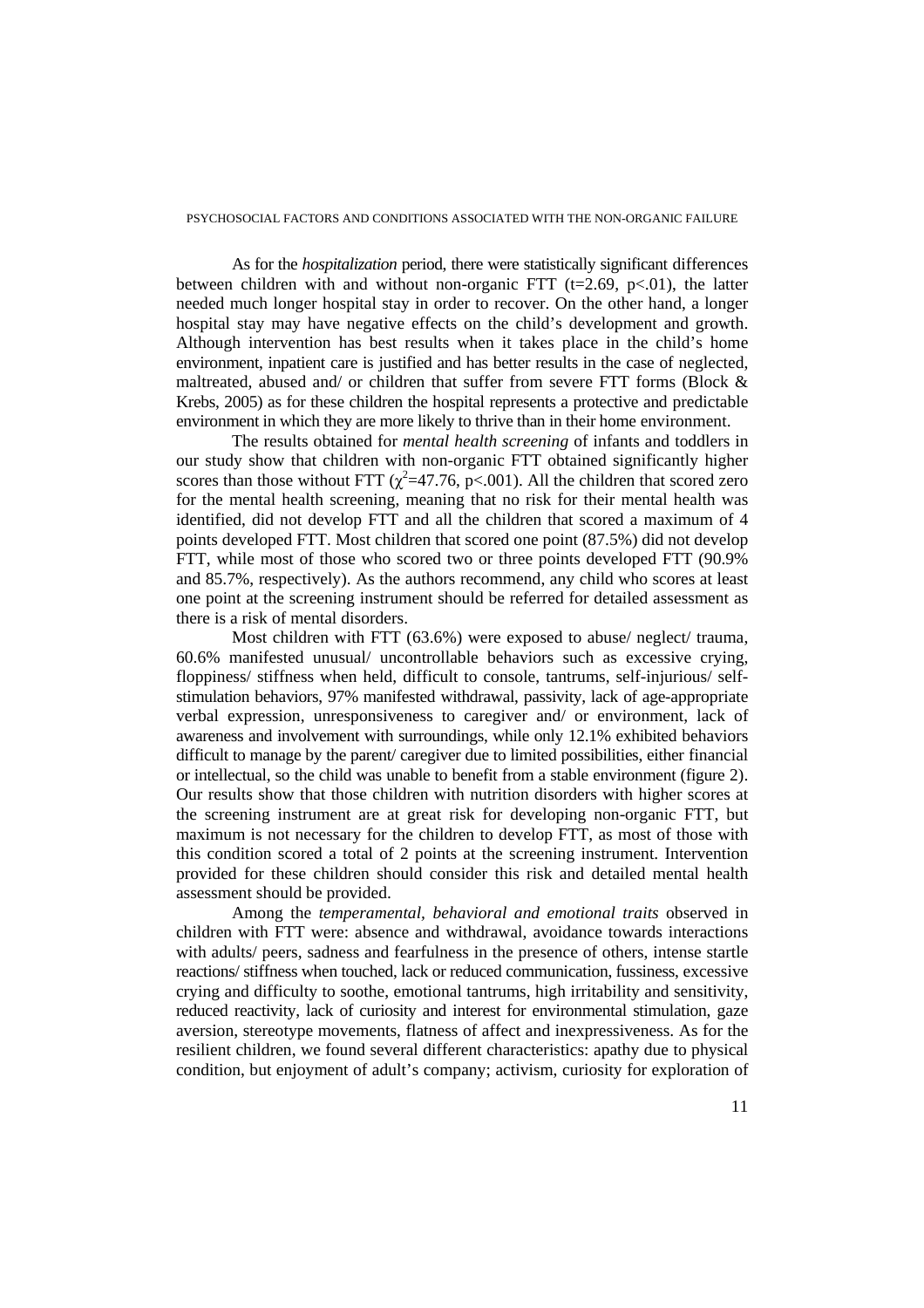environment; clinginess, need for attention; sociability, participation in interactions; initiative and interest for interaction with others; cheerfulness; emotional expressivity; easy to soothe when crying; communicative, social smiling; receptiveness, alertness; self-stimulatory behaviors.



**Fig. 2.** Mental health screening score for children with and without non-organic FTT

12 DSM-IV-TR (APA, 2000) mentions several disorders first diagnosed during infancy, childhood and adolescence. Of the total number of children in our sample, 26.1% (14.5% without and 11.6% with FTT) had problematic characteristics that could not be framed in any of the disorders mentioned in the manual, and 17.4% (all without FTT) had no problem behaviors and/ or emotional traits to fulfill a diagnosis in DSM-IV-TR. The rest of the participants fulfilled criteria for different diagnosis mentioned in the manual: 24.6% (2.9% without and 21.7% with FTT) for reactive attachment disorder (RAD) of infancy and early childhood, type inhibited, 17.4% (13% without and 4.3% with FTT) for reactive attachment disorder of infancy and early childhood, type disinhibited, 8.7% (all with FTT) fulfilled the criteria for pervasive developmental disorder (autistic traits), 2.9% (all without FTT) for rumination, 1.4% (without FTT) for stereotypic movement disorder, 1.4% (with FTT) for eating disorder of infancy and early childhood. Thus, our results show that non-organic FTT is associated with severe disorders of infancy and early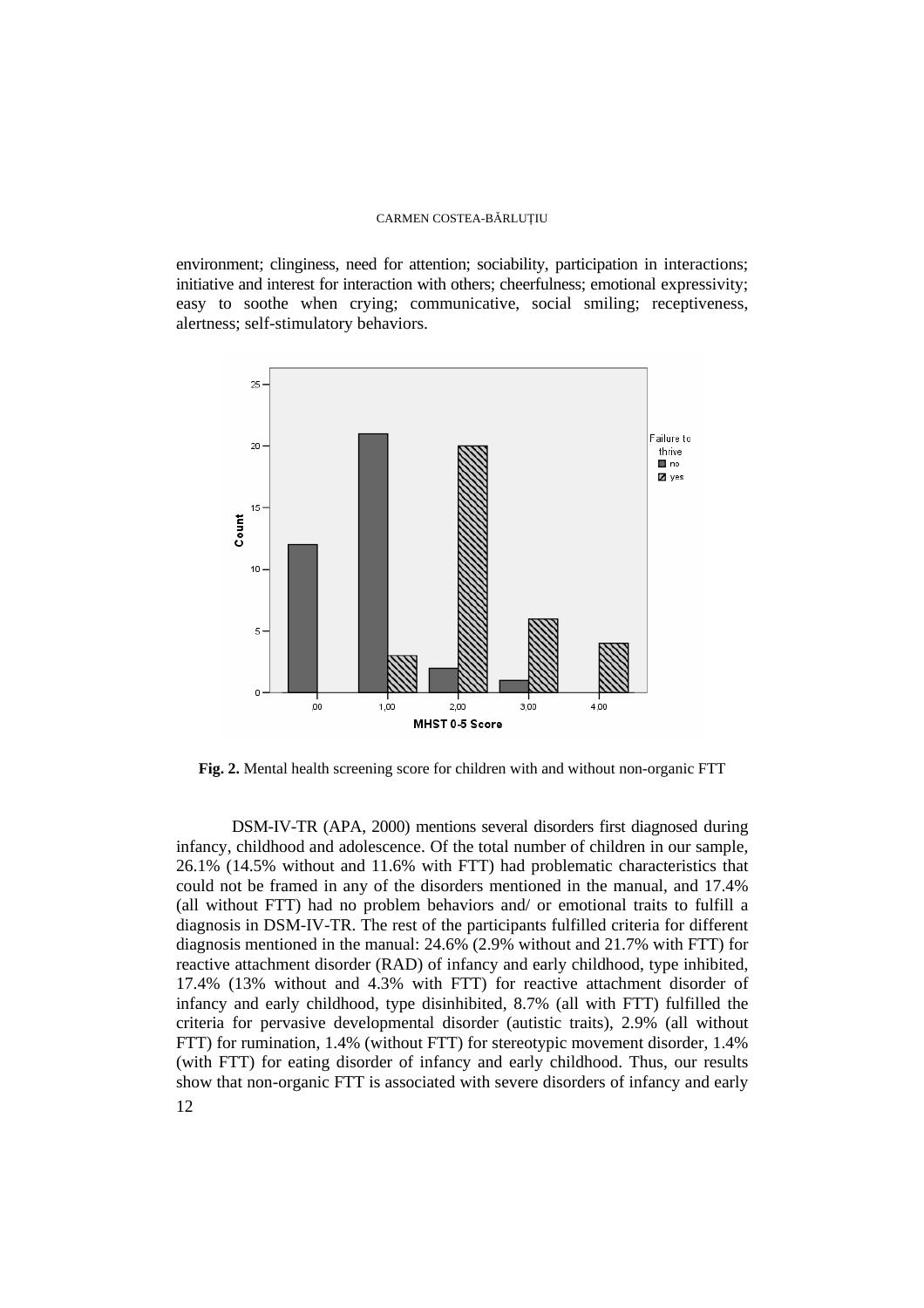childhood and, interestingly, is only associated with the inhibited type of RAD and not associated with rumination. Certainly, given the small number of children with these conditions included in our sample, the results need further investigation. Temperamental traits, environmental factors and conditions could explain the difference between our results and those of other authors.

In order to determine the *developmental areas* most affected in children with FTT we tested the differences between developmental delays at admission and release from hospital for children that acquired and did not acquire the condition. All developmental areas were affected in children with FTT when first assessed at admission, gross motor delay was significantly greater for children that developed FTT ( $Z=1.54$ ,  $p<.05$ ), as well as fine motor delay ( $Z=1.45$ ,  $p<.05$ ), cognitive delay  $(Z=1.57, p<0.05)$ , language delay  $(Z=1.47, p<0.05)$  and most of all the socialemotional delay  $(Z=2.28, p<.001)$ . Similarly, the assessment at release from hospital revealed significantly higher delay for children with FTT within gross motor area  $(Z=1.79, p<0.01)$ , fine motor area  $(Z=1.45, p<0.05)$ , cognitive area  $(Z=1.80, p\lt 0.01)$ , language area  $(Z=1.83, p\lt 0.01)$  and most of all the socialemotional area  $(Z=2.11, p<.001)$ . Thus, it seems that FTT implies perturbations in all developmental areas in infants and young children, but social-emotional and language domains seem most affected.

Our results can be explained in the light of attachment theory, which states that at an early age children thrive in the context of emotional communication with the primary caregiver, and security of attachment is what encourages the child to explore the environment and learn from it. According to the self-determination theory (Ryan & Deci, 2004), relatedness is a basic psychological human need that encourages motivation and development, so if a child's need for belonging is blocked by certain factors (such as separation from mother) or the mother is unable to answer this need (as in the case of most children with FTT) the child's natural tendency toward growth and development may be perturbed.

Each child of the sample was included in an individualized *intervention* plan for sensory-motor, cognitive, language stimulation, attachment-based therapy and Focusing technique, besides the medical care given in the hospital. The intervention targeted the recovery of delays ascertained on different developmental areas, as well as the lessening of long hospitalization effects. Though progress was made by all children without FTT, we found that in the case of these children the delay at release from hospital was not different from the one at admission for gross motor, fine motor, cognitive and social-emotional areas  $(p>0.05)$ , but was significantly higher in the case of language  $(S=3.44, p<0.01)$ , which means that in order to enhance language development, proper linguistic scaffolding is needed in the child's natural environment and the enclosed and limited hospital setting is not enough for him/her to develop communication skills.

The situation of children with non-organic FTT is somewhat different. Despite the intervention, the delay in the areas of fine motor skills and social-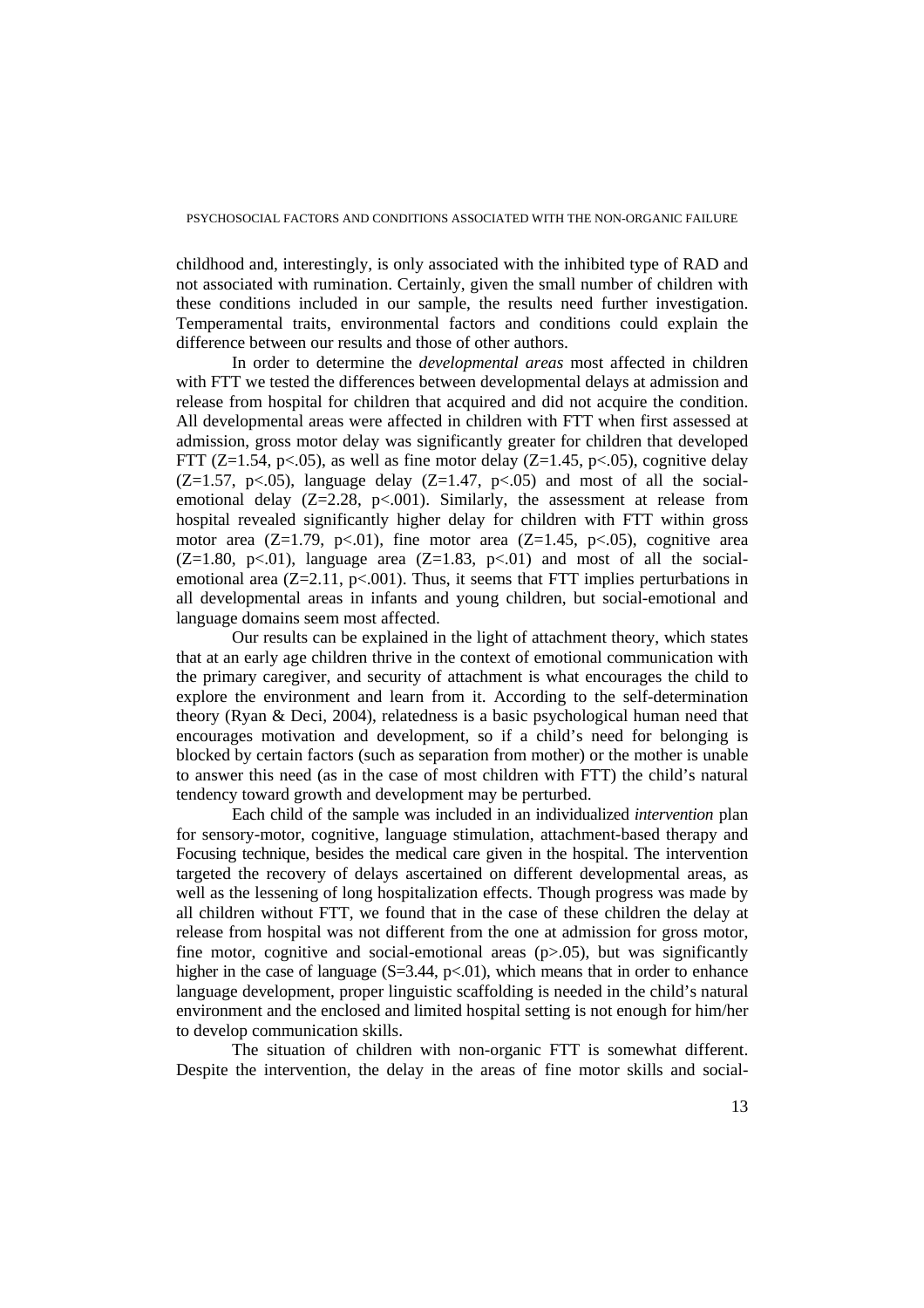emotional at release was not significantly different from the delay at admission in the hospital  $(p>0.05)$  and the delay assessed on gross motor, cognitive, language areas was significantly higher at release than the one assessed at admission (S=2.41, p $< .05$ , S=2.92, p $< .01$  and S=4.66, p $< .001$ , respectively), showing that especially cognitive and language development are severely impaired in these children due to their physical condition, mental health, combined with a long stay in the hospital, where stimulation, even if provided, is limited.

Poverty, low cultural level and precarious living conditions were not different for children with and without FTT, the condition was found with similar frequency in all types of *social environments*, but this conclusion needs further testing because most children in our sample came from socially deprived environments: 95.5% of the families were poor, but children coming from families with better financial conditions also developed non-organic FTT, 91% of the families had low cultural level, but FTT was equally found in children coming from families with medium/ high cultural level and 91% of the families had inadequate living conditions, but also children coming from families with proper housing presented non-organic FTT. Thus, as mentioned by above-mentioned authors, the condition is found in children coming from all social environments.

Most of the children included in our study come from similar socially deprived environments, but only a part of them acquired non-organic FTT. We analyzed the *psychosocial stressors* to which children were exposed, besides the above-mentioned low/ absence of family income, low/ absence of proper living conditions and low cultural level. The main risk factor identified in our sample was domestic violence, as 88.9% of the children exposed developed non-organic FTT and other important factors were child's abandonment in the maternity ward (6.1% of the total number of children with FTT and none of those without the condition), long and frequent hospitalization (6.1% of the children with FTT), child neglect (27.4%) due to one of the following: (1) large number of children, (2) maternal illiteracy and single motherhood, (3) adolescent and immature mother, (4) parental intellectual disability, risk of child abandonment (18.2%) due to: (1) large number of children, (2) parental intellectual disability, (3) child's diagnosis of Down Syndrome. Institutionalization was a factor for acquirement of FTT if its debut was at the age of 5 months (one of the children from our sample) and for child recovery without FTT if started at birth (one of the children from our sample). Other factors associated with FTT, found each for one child in our sample were: maternal anxiety, maternal death and parental intellectual disability.

On the other side, factors associated with child recovery from nutrition problems, without acquirement of non-organic FTT were: large family as support network (36.1%), first child of a single mother with an age over 18 years (16.7%), no psychosocial stressors (27.8%), risk of child abandonment due to maternal mental illness, schizophrenia (5.6%). Factors associated with both presence and absence of FTT were: single, intellectually disabled mother and single mother at risk of child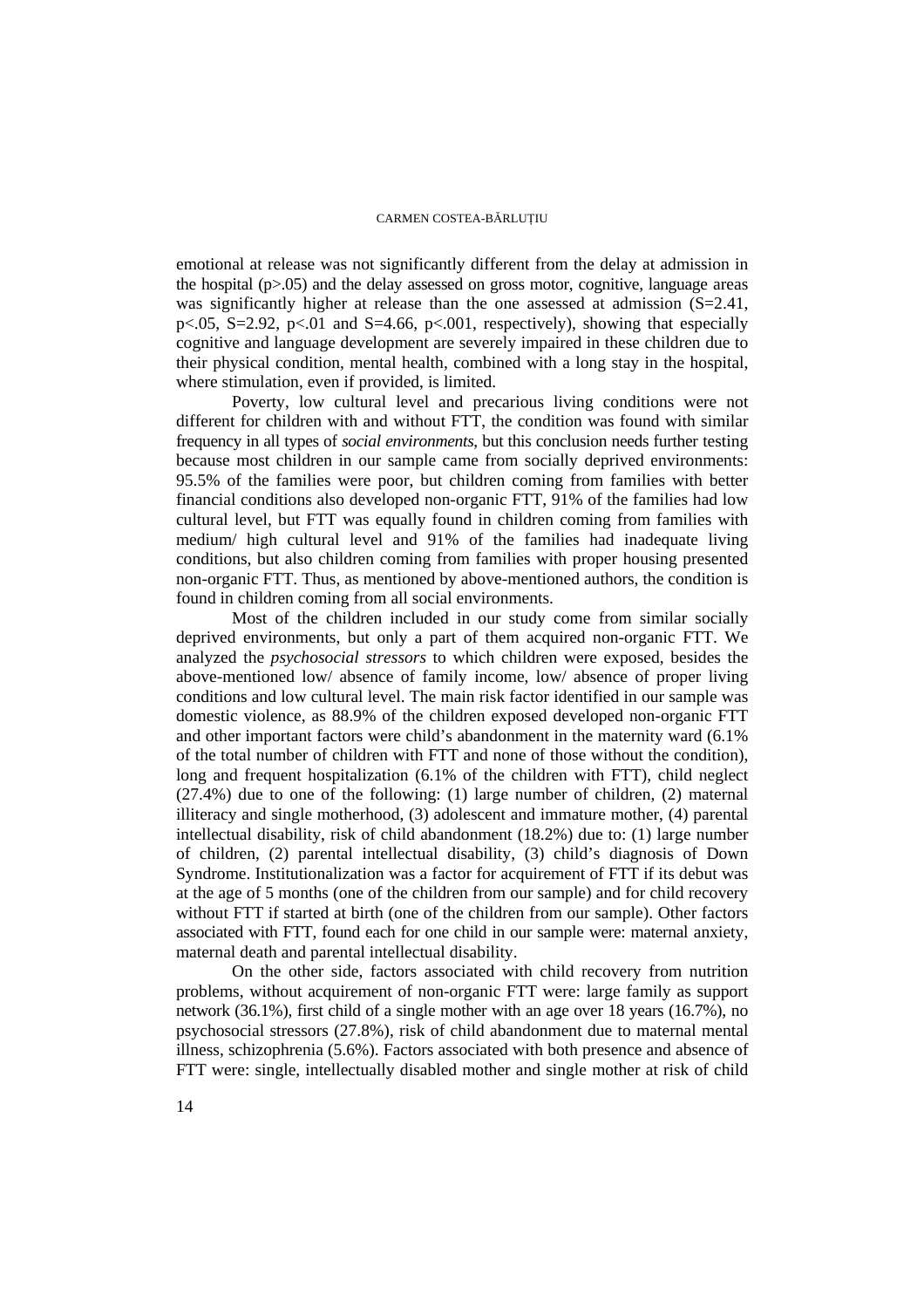abandonment. Other factors from children's social environment, as well as characteristics that were not assessed or hospital setting and admission without the mother did not allow for them to be observed may explain the difference between children with and without FTT. What surfaces from our investigations is the hypothesis that mother – child bond, independent of social class or family financial conditions, may have a crucial role in child development, as argued by the presence of the above-mentioned factors and their association with either resilience or presence of non-organic FTT.

# **Conclusions and implications**

Our first four working hypothesis were confirmed, while the data we gathered was not enough to reject the null hypothesis in the fifth case. Further investigations on larger samples of children with non-organic FTT, coming from diverse social environments are necessary in order to generalize our conclusions.

The resilience perspective places emphasis on children's strengths and protective factors that can help them overcome difficult situations. By increasing the protective factors for children at risk we can improve the outcomes of interventions that target resilience.

The results show that malnourished children, exposed to psychosocial risk factors can be resilient under certain conditions, mostly related to the environment in which they receive care: social support for the mother and support from extended family, development of child's interest towards the environmental stimuli and towards people, bonding and relating with caregivers, sensory, motor, cognitive and language stimulation, besides the medical care. Children who were exposed to extremely adverse environments, such as those marked by domestic violence, abuse, severe trauma and neglect, children abandoned at birth, children with long and frequent hospitalizations were most likely to acquire non-organic FTT, so intervention should be provided in order to limit the effects of these conditions from a very early age.

Children who are maltreated in their home environment are more likely to develop insecure and confused patterns of relatedness (Iwaniec, 2005) than disorders of attachment. Thus, the social-emotional area, along with language and communication are most affected in children with non-organic FTT. Children develop various attachment styles in order to cope with the disorders they face in their relationships with the family and/ or caregivers. FTT is a condition strongly related to the child's relational network and these connections are important to establish in order to lower the effects of the condition on the child's physical and psychosocial development.

Our results show that children with non-organic FTT are often at risk of clinical disorders, so assessment of their mental health should be considered even at this early age. The mother's mental health should also be carefully evaluated, as it strongly influences the attachment relationship and, thus, the child's development.

Intervention programs designed to approach the enhancement of parental skills, as well as the mother – child relationship, would be useful in order to prevent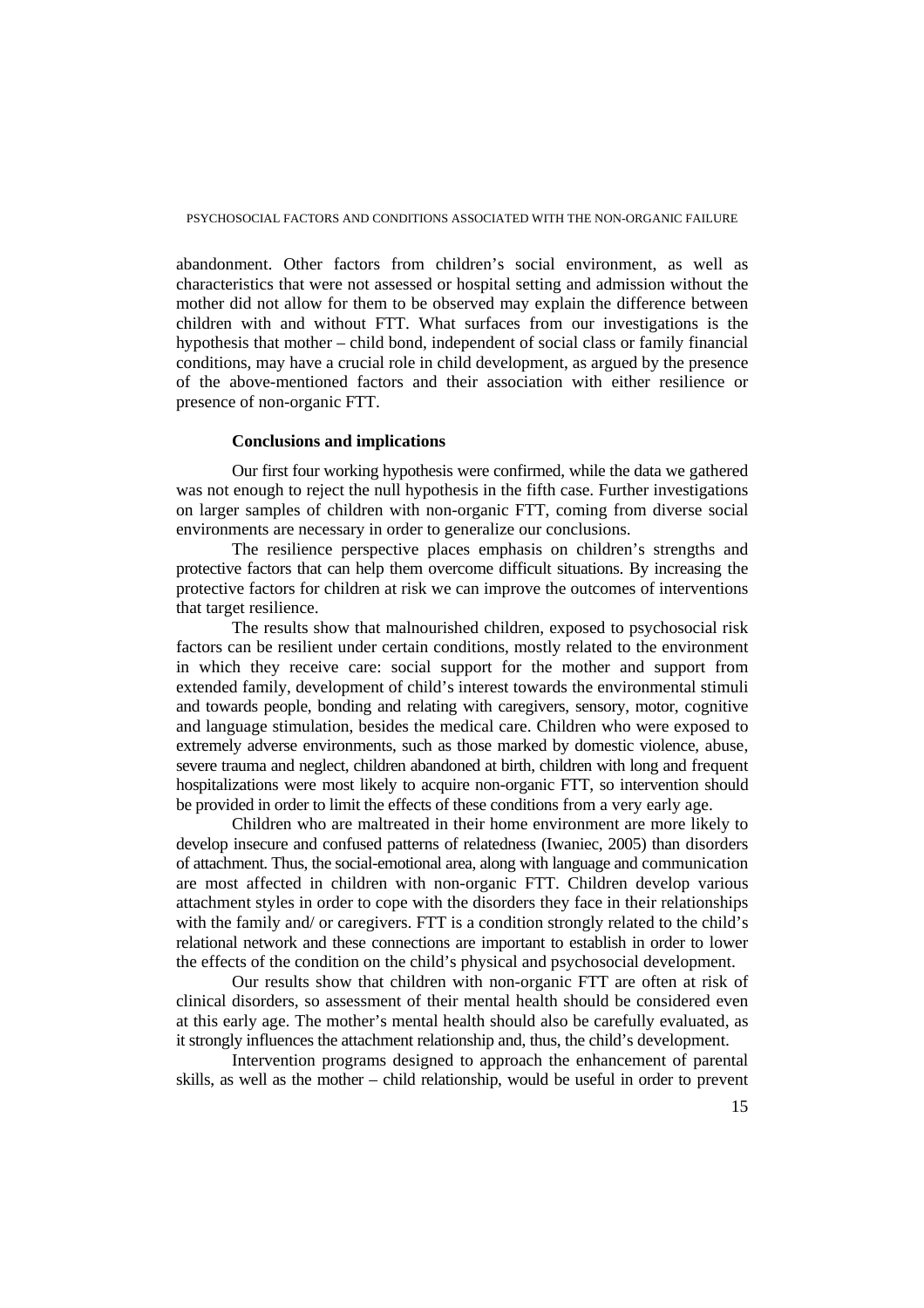the acquisition of this condition. We found that maternal immaturity could be a risk factor, so support for the single, young mothers would also be a prevention method. Social nurseries for mothers in difficulty, day-care centers to help the mother while at work could have a role in helping both mother and baby, so research could be done in order to test their efficiency.

## **Limitations and future research**

Block et al. (2007) consider hospitalized children with FTT as the most complex and extreme cases that struggle with the condition, as many cases are treated in their natural environments. Our study only focused on hospitalized children with FTT, so future research could compare these children with the ones treated in their homes. A more detailed assessment is required for each case with FTT and larger samples should be investigated in order to establish more accurately the associations between various factors that contribute to the acquisition of the condition, as well as its mental disorders correlates.

# **REFERENCES**

- Allapathi, D., Alvarez, D., Dave-Sharma, S., Prosper, G., Sharma, J. (2008). Severe Failure to Thrive in Infant, in Clinical Pediatrics, 47(7), p. 698-700;
- American Psychiatric Association (2000). Diagnostic and Statistical Manual of Mental Disorders  $(4<sup>th</sup>$  ed., test revision), Washington, DC: Author;
- Benoit, D., Coolbear, J. (2004). Disorders of Attachment and Failure to Thrive, in Atkinson, L., Goldberg, S. (eds.). Attachment issues in Psychopathology and Intervention, Lawrence Erlbaum Associates, Publishers, London;
- Block, M.M., Dubowitz, H., Krishnakumar, A., Starr, R.H. (2007). Early Intervention and Recovery Among Children With Failure to Thrive: Follow-up at Age 8, in Pediatrics, 120 (1), p. 59-69;
- Block, R.W., Krebs, N.F. (2005). Failure to Thrive as a Manifestation of Child Neglect, in Pediatrics, 116(5), p. 1234-1237;
- California Institute for Mental Health (2000). Mental Health Screening Tool (MHST 0-5): Child 0 to 5 Years, http://www.cimh.org/
- Daniel, M., Kleis, L., Cemeroglu, A.P. (2008). Etiology of Failure to Thrive in Infants and Toddlers Referred to a Pediatric Endocrinology Outpatient Clinic, in Clinical Pediatrics, 47(8), p. 762-765;
- Frankenburg, W.K. (1985). The Denver Approach to Early Case Finding, in Frankenburg, W.K., Emde, R.N., Sullivan, J.W. (eds.). Early Identification of Children at Risk. An International Perspective, Plenum Press, New York;